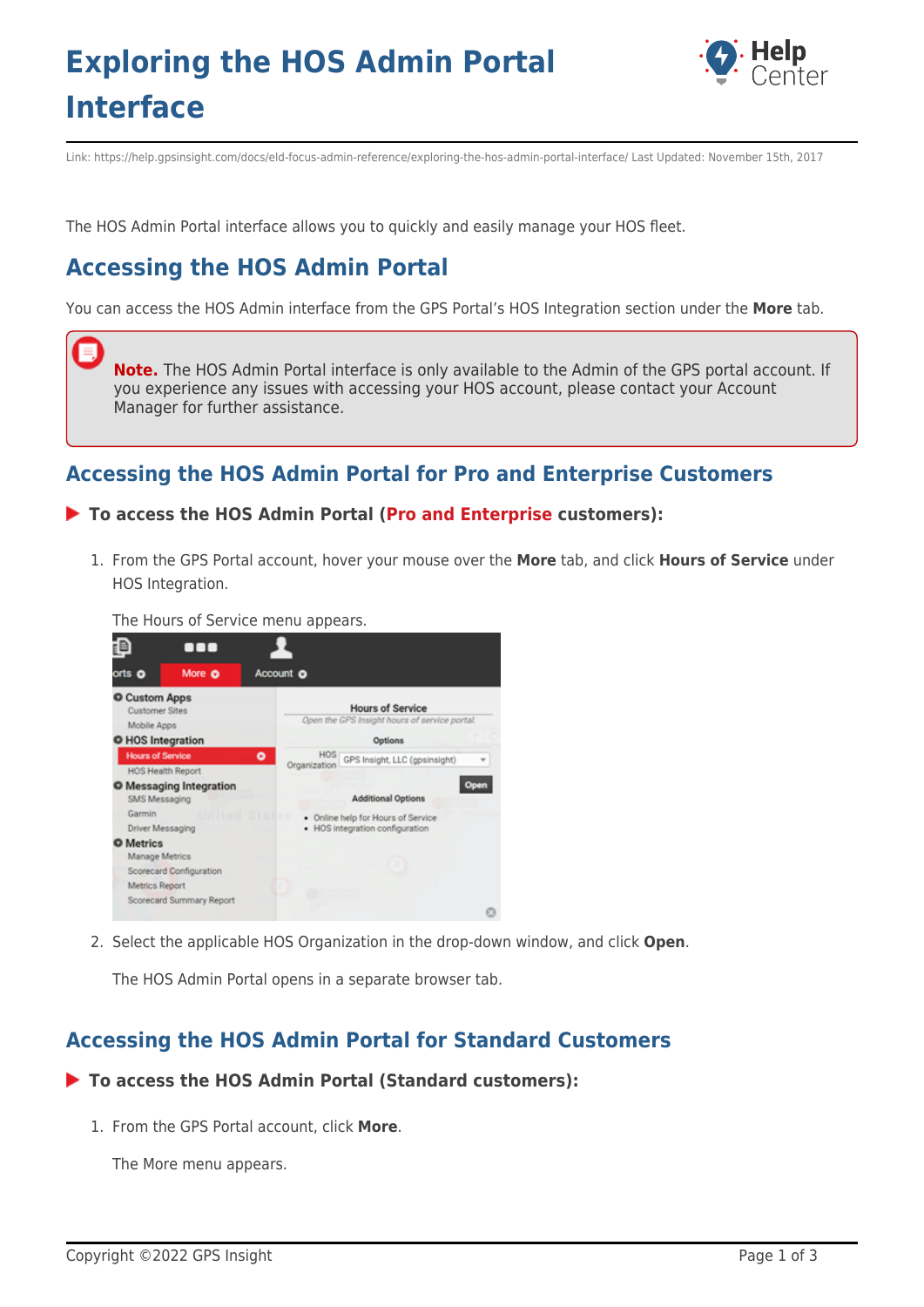# **Exploring the HOS Admin Portal Interface**



Link: https://help.gpsinsight.com/docs/eld-focus-admin-reference/exploring-the-hos-admin-portal-interface/ Last Updated: November 15th, 2017



2. Click **Hours of Service**.

The HOS Admin Portal opens in a separate browser tab.

### **HOS Admin Portal Home Screen Features**

The HOS Admin Home screen includes the following features:

| <b>Sign Out</b><br><b>Help</b><br>GPS Insight / GPS Insight<br><b>GPSINSIGHT</b> <sup>*</sup> |                                                                                                                                     |                                                        |                                                      |                                                |  |
|-----------------------------------------------------------------------------------------------|-------------------------------------------------------------------------------------------------------------------------------------|--------------------------------------------------------|------------------------------------------------------|------------------------------------------------|--|
| powered by<br>eFleetSuite                                                                     | Home                                                                                                                                |                                                        |                                                      | <b>Group Filter: ALL</b><br>$\pmb{\mathrm{v}}$ |  |
| HOME<br>HOS-                                                                                  | <b>DVIR</b><br><b>SETUP</b>                                                                                                         | <b>ADMIN</b><br><b>SETTINGS</b>                        |                                                      |                                                |  |
| <b>Provisioned Devices</b>                                                                    | Conflicts<br>in the last 15 days                                                                                                    | 5<br><b>Unidentified Driver</b><br>in the last 15 days | 13<br><b>Uncertified Logs</b><br>in the last 30 days |                                                |  |
| <b>Feature</b>                                                                                | <b>Description</b>                                                                                                                  |                                                        |                                                      |                                                |  |
| Help                                                                                          | Provides a comprehensive Help resource for all configuration options, settings, reports, and<br>terminology used in the HOS Portal. |                                                        |                                                      |                                                |  |
| Sign Out                                                                                      | Allows you to sign out of the HOS Portal.                                                                                           |                                                        |                                                      |                                                |  |